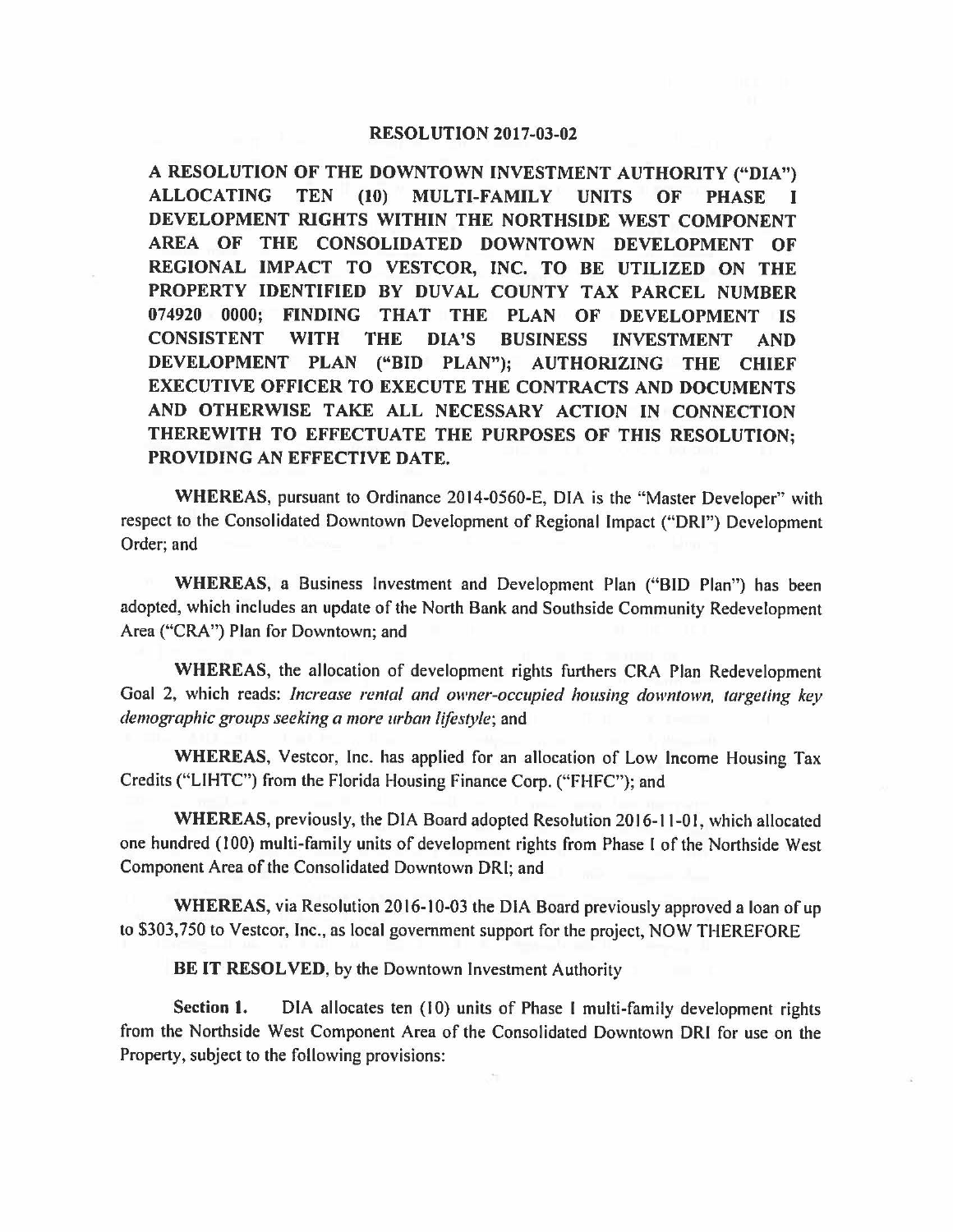- A. The allocation becomes effective upon acquisition of the Property by Vestcor, Inc., or its assigns (collectively, "Vestcor"), providing further that prior to assigning these development rights Vestcor will notify DIA of any assignee.
- 8. Should Vestcor fail to receive an allocation of LIHTC from the Notice of Funding Availability (the "NOFA") issued as of September 21, 2016, this Resolution and the allocation of rights shall become null and void without further action.
- C. Should Vestcor fail to close on the property by November 15, 2017 (which date coincides with the closing deadline set forth in Resolution 2016-11-01), this Resolution and the allocation of rights shall become null and void without further action. The DIA CEO may, in his sole discretion, extend this deadline by sixty days for show of good cause by Vestcor.
- D. Should Vestcor fail to acquire a building permit for vertical construction within 18 months from November 16, 2016 (which is the same deadline set forth in Resolution 2016-11-01), this Resolution and the allocation of rights shall become null and void without further action. The DIA CEO may, in his sole discretion, extend this deadline by sixty days for show of good cause by Vestcor.
- E. Should Vestcor fail to commence vertical construction within 24 months from November 16, 2016 (which deadline is the same as set forth in Resolution 2016- 11-01), this Resolution and the allocation of rights shall become null and void without further action. The DIA CEO may, in his sole discretion, extend this deadline by sixty days for show of good cause by Vestcor.
- F. Should Vestcor fail to meet any of the deadlines identified in Paragraphs A through E, above, the development rights will revert back to the DIA without further action.
- G. Any proposed assignment by Developer of the allocation of development rights shall be subject to the prior written approval of the Chief Executive Officer of the DIA ("CEO"), not to be unreasonably withheld, conditioned, or delayed. Any such assignee shall be an affiliate or related company of developer and shall provide documentation and other information as reasonably requested by the CEO demonstrating it has the experience and financial capability of completing the development of the Property. Such assignee must enter into an assignment and assumption agreement in form and content as reasonably approved by the CEO.